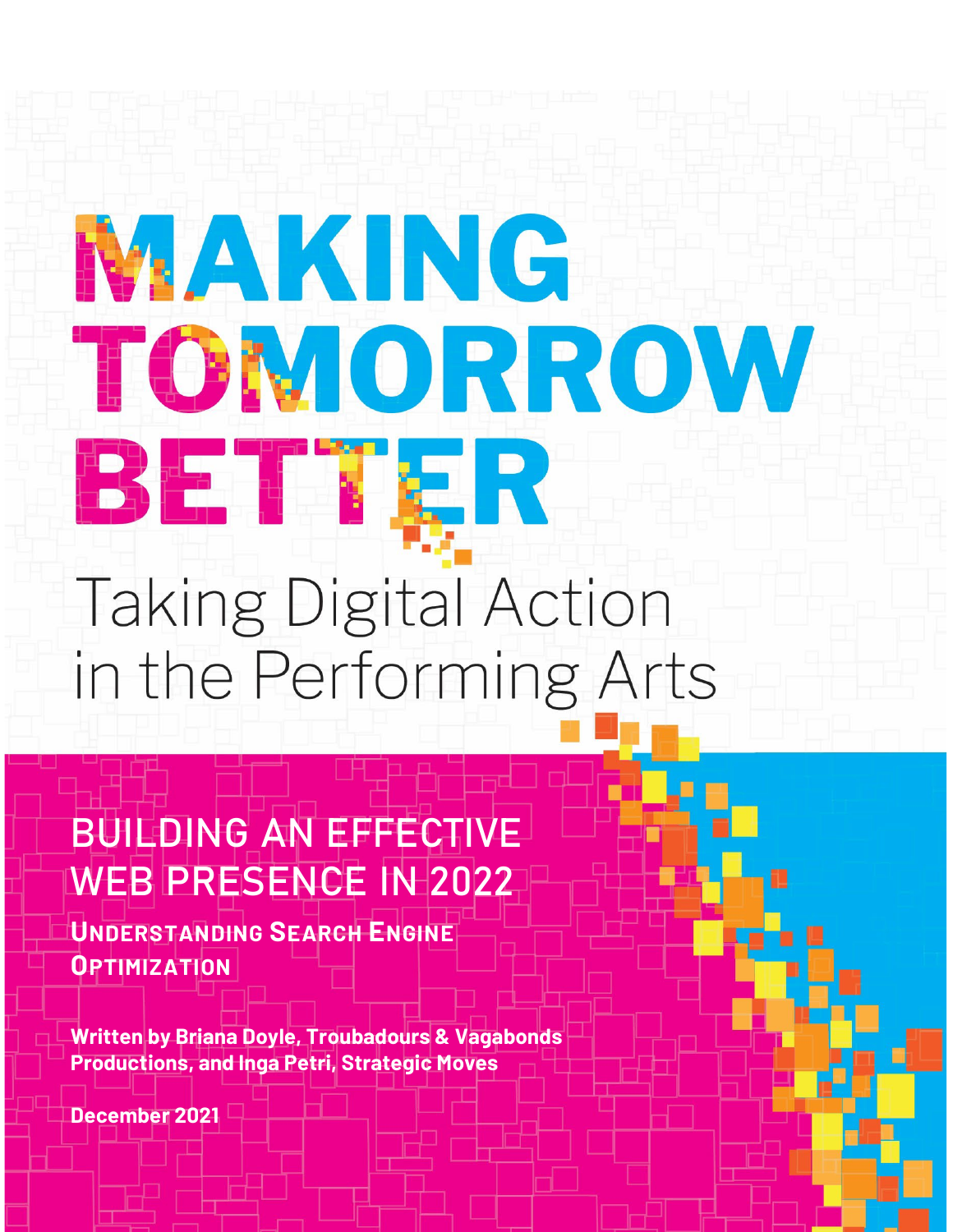

# BUILDING AN EFFECTIVE WEB PRESENCE IN 2022

# **UNDERSTANDING SEARCH ENGINE OPTIMIZATION**

Written by Briana Doyle, Troubadours & Vagabonds Productions, and Inga Petri, Strategic Moves

December 2021

Published under Creative Commons License BY-SA 4.0

#### ACKNOWLEDGEMENT

We acknowledge that we live, work, meet and travel on the traditional territories of Indigenous peoples that have cared for this land now called Canada since time immemorial.

In Hudson, Quebec, Troubadours & Vagabonds Productions is located on the traditional and unceded territory of the Kanien'keha:ka (Mohawk), a place which has long served as a site of meeting and exchange amongst nations.

In Whitehorse, Yukon, Strategic Moves operates from the Traditional Territories of the Kwanlin Dün First Nation and Ta'an Kwäch'än Council, self-governing nations that negotiated modern treaties under the Umbrella Final Agreement between the 14 Yukon First Nations and the Governments of Canada and Yukon.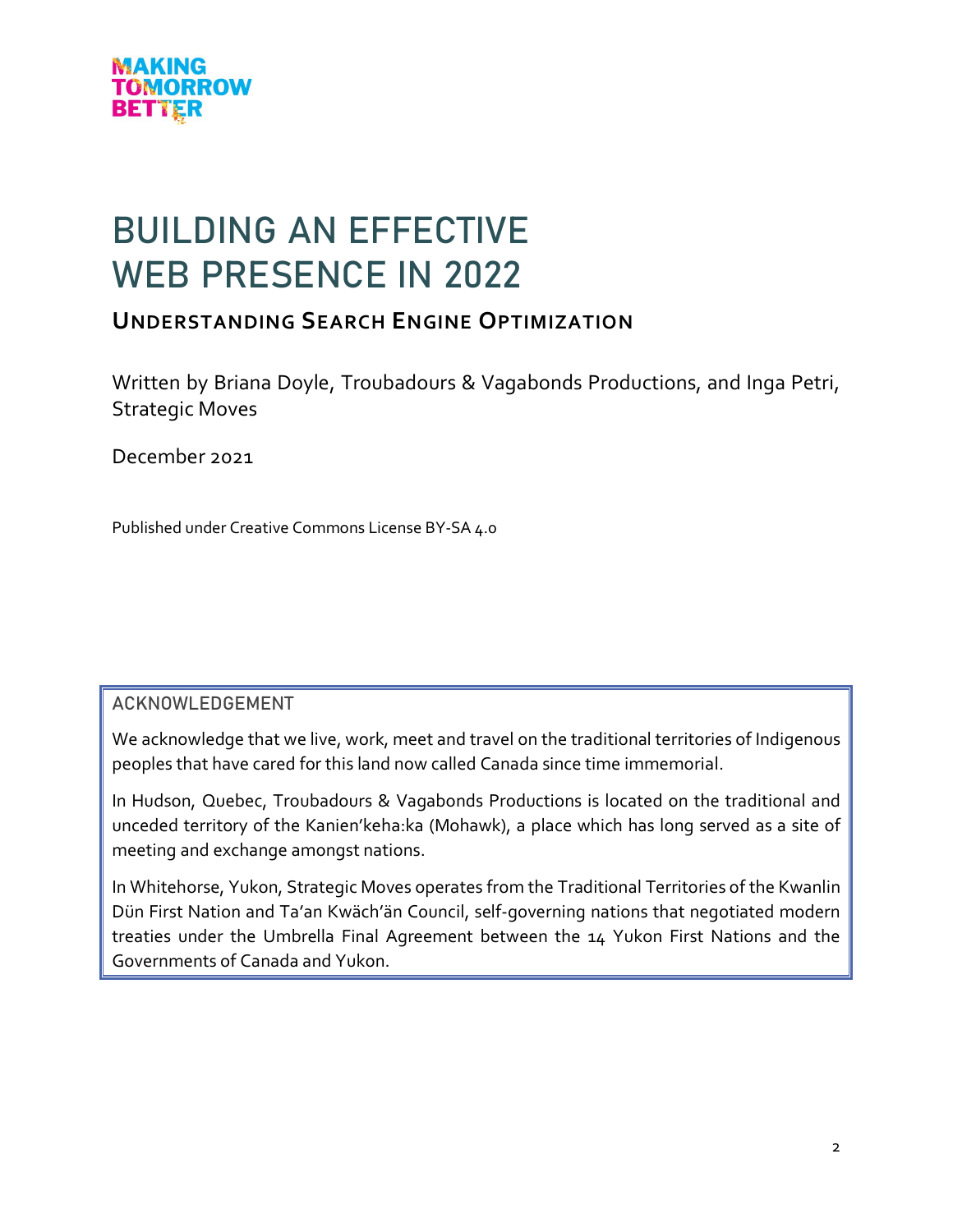# **MAKING<br>TOMORROW<br>BETTER**

# **Contents**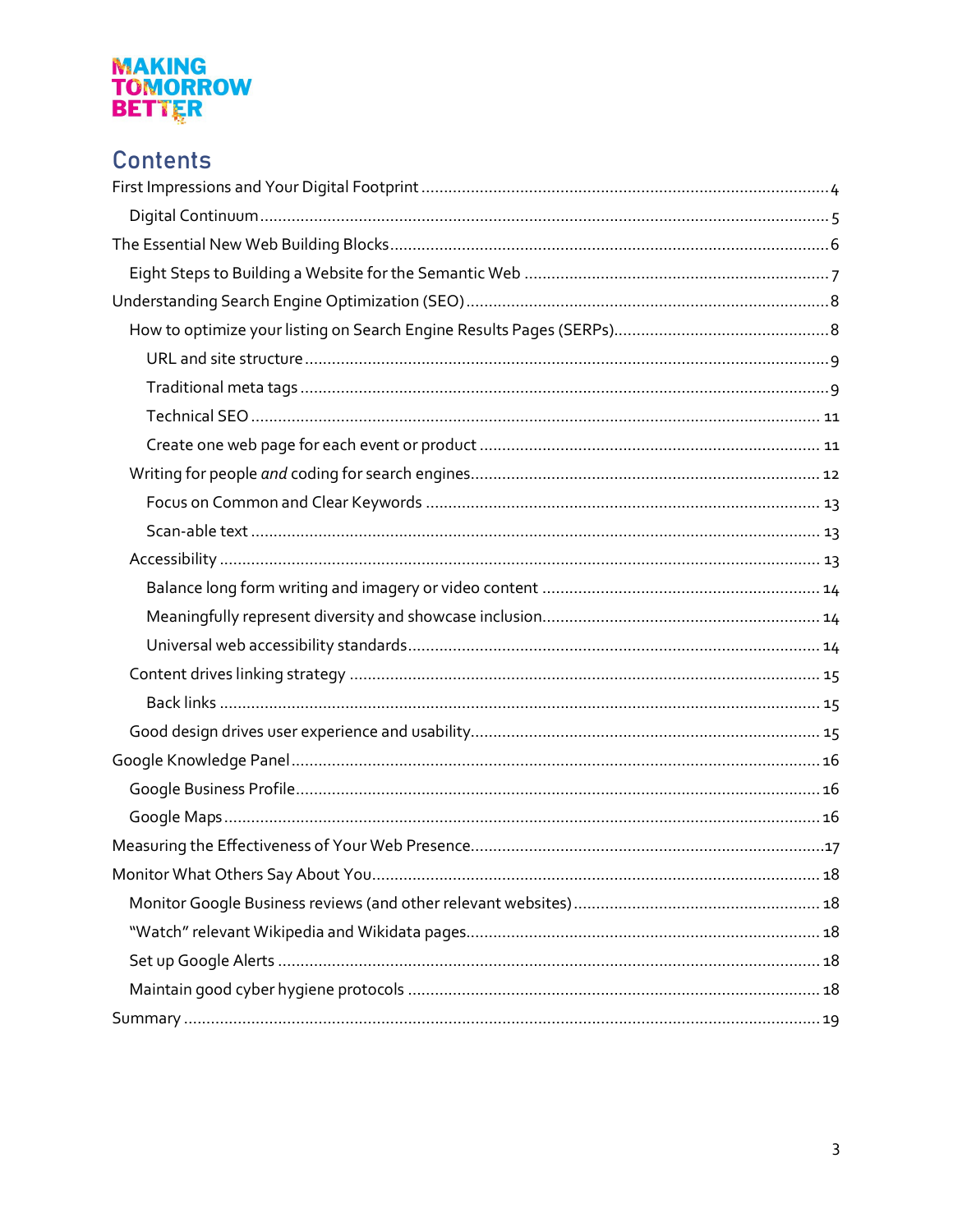# <span id="page-3-0"></span>First Impressions and Your Digital Footprint

Most first impressions of your web presence happen on a search engine results page. Even web users who know your actual URL will type that URL in the search box of a search engine, like Google. That means that how your website and how your content is represented in search results is a critical piece of your overall digital marketing process. It is the quality and relevance of the search results about your website that determine how those searching for performing arts shows, things to do, or entertainment options respond to your listing compared to content from others.

When you think about your organization's web presence, the first thing you might think of is your website, then your most active social media outposts, such as your Facebook page or Instagram account. Yet, this is just the tip of the iceberg when it comes to the many ways people may find you and your content on the web.

Your target audience's first encounter with you online may well be a search engine results page, but it's just as possible they find you by searching for the answer to a specific question, exploring nearby

locations on a map, or scrolling through a social media feed. Now that actual *answers*to many questions are displayed on the Google search results page, your audience may find the content they are looking for without visiting your website at all.

Don't assume they'll be sitting in front of a computer either. In 2021, about half of all web traffic is mobile, so they are just as likely to be scrolling through content or typing with thumbs on a smaller screen. Increasingly, your online content may also reach audiences who aren't using a keyboard or looking at a screen at all, via voice-activated digital assistants such as Siri or Alexa.



Moreover, several technical developments have dramatically altered how the web works and, what we need to consider when building a web presence in 2022. These changes include:

- Dominance of mobile devices accessing web content.
- Social media networks as dominant content platforms.
- 5G networks and their vastly increased upload and download speeds enable use of rich media likeHD video, live streaming content, and within a few years online VR / AR applications will be common.
- Voice-based virtual assistants (Siri, Alexa, Google Assistant) change how users interact with the web.
- Structured data standards power the emergence of the semantic web so that Google can provides answers instead of merely displaying search results linking to websites.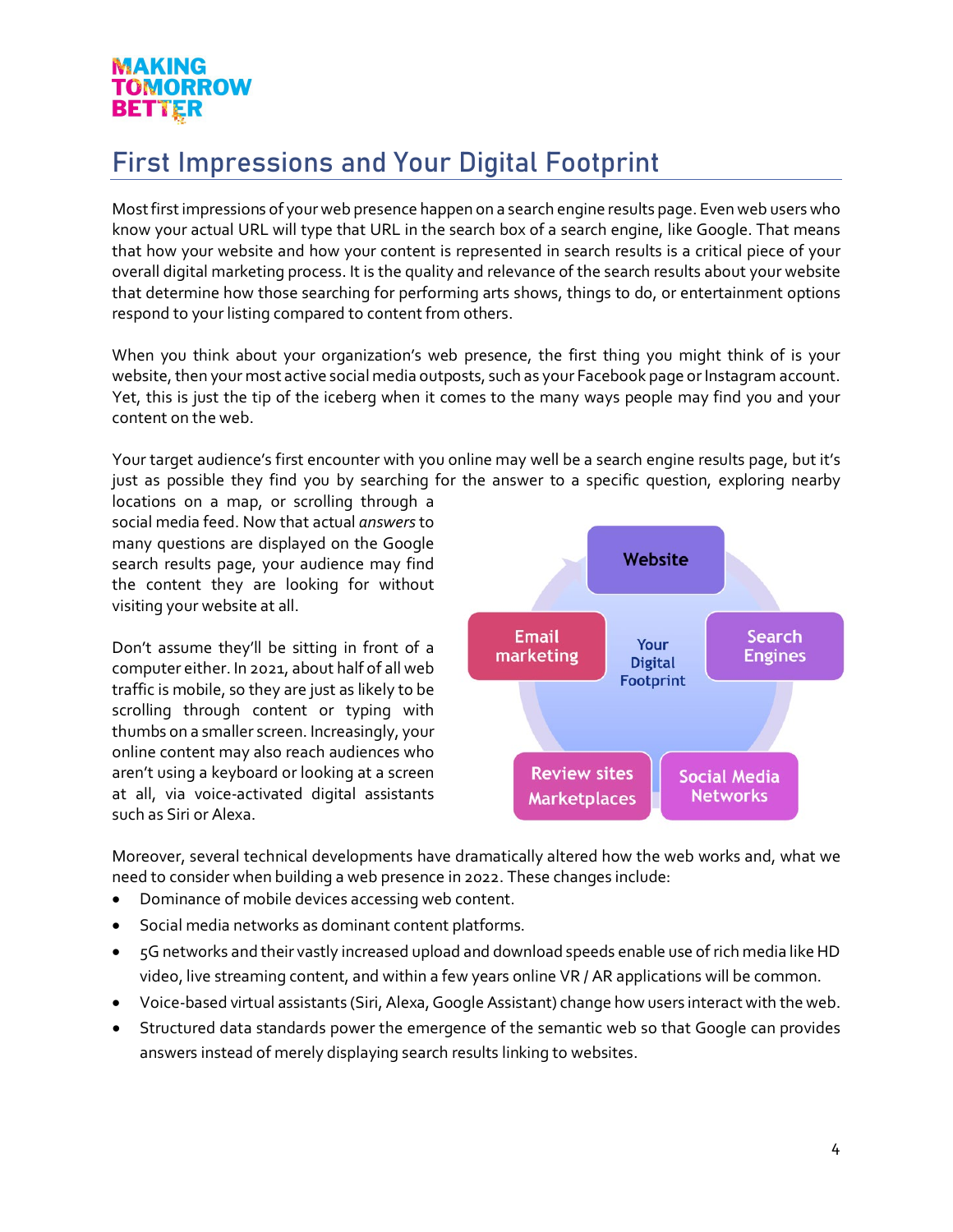# <span id="page-4-0"></span>**Digital Continuum**

The keystone of an effective web presence is your website, and to a lesser extent, the social media outposts you actively manage. Your website and social media outposts establish a presence online but to improve your visibility on the web, you must do more. Using appropriate keywords, including descriptive metadata, and adding and updating your information within linked, open directories all have an important impact on your presence online.

In short, the best way to ensure your digital footprint represents your organization in its best light is to invest the time to fully optimize your online presence for both humans and machines. That way you are able to move along the digital continuum from simply being present online to being found through search, to becoming an answer to questions through rich snippets using structured data and ultimately being discoverable.

| <b>Being Present</b> | · Your website and social media outposts       |
|----------------------|------------------------------------------------|
| Searching            | · Search Engine Optimization (SEO) - Keywords  |
| Answering            | • Advanced SEO - Structured metadata standards |
| <b>Discovering</b>   | · Linked open data directories                 |

Most of us are used to the idea that we need to invest time and effort to create well-functioning websites and social media profiles designed to appeal to our target audiences. Some have become adapt at keyword-based, traditional search engine optimization (SEO). During the past decade search engines have been advancing significantly beyond using keywords and inbound links, but to consider contextual data provided by browser histories, linked, open data directories, and metadata (data about your data encoded within web pages or databases that provide essential information that machines use to understand the meaning of your content).

Your digital footprint is not only created by what you share online. It's also greatly affected by what others share about you, and — crucially — how machines access, interpret and correlate this content. This installment of our *Digital Playbook* focuses on how to build your web site to improve your visibility online, so that your target audiences can find you more easily. It provides practical information, approaches and tips on how to monitor and manage your digital footprint, so that you can maximize first impressions online.

As a result of the varying degrees of the digital continuum, other installments of this *[Digital Playbook](https://digitalartsnation.ca/digital-playbook/)* share in-depth information abou[t Social Media Marketing,](https://digitalartsnation.ca/digital-playbook/social-media-marketing-playbook/) Mastering Discoverability through the use of [Structured Data and Linked, Open Directories](https://digitalartsnation.ca/digital-playbook/mastering-discoverability-for-the-performing-arts/) and [Designing and Producing Awesome Online Events](https://digitalartsnation.ca/digital-playbook/how-to-create-awesome-online-conferences/) as well as designing and producin[g Hybrid Events](https://digitalartsnation.ca/digital-playbook/how-to-design-events-for-blended-audiences/) for Blended Audiences.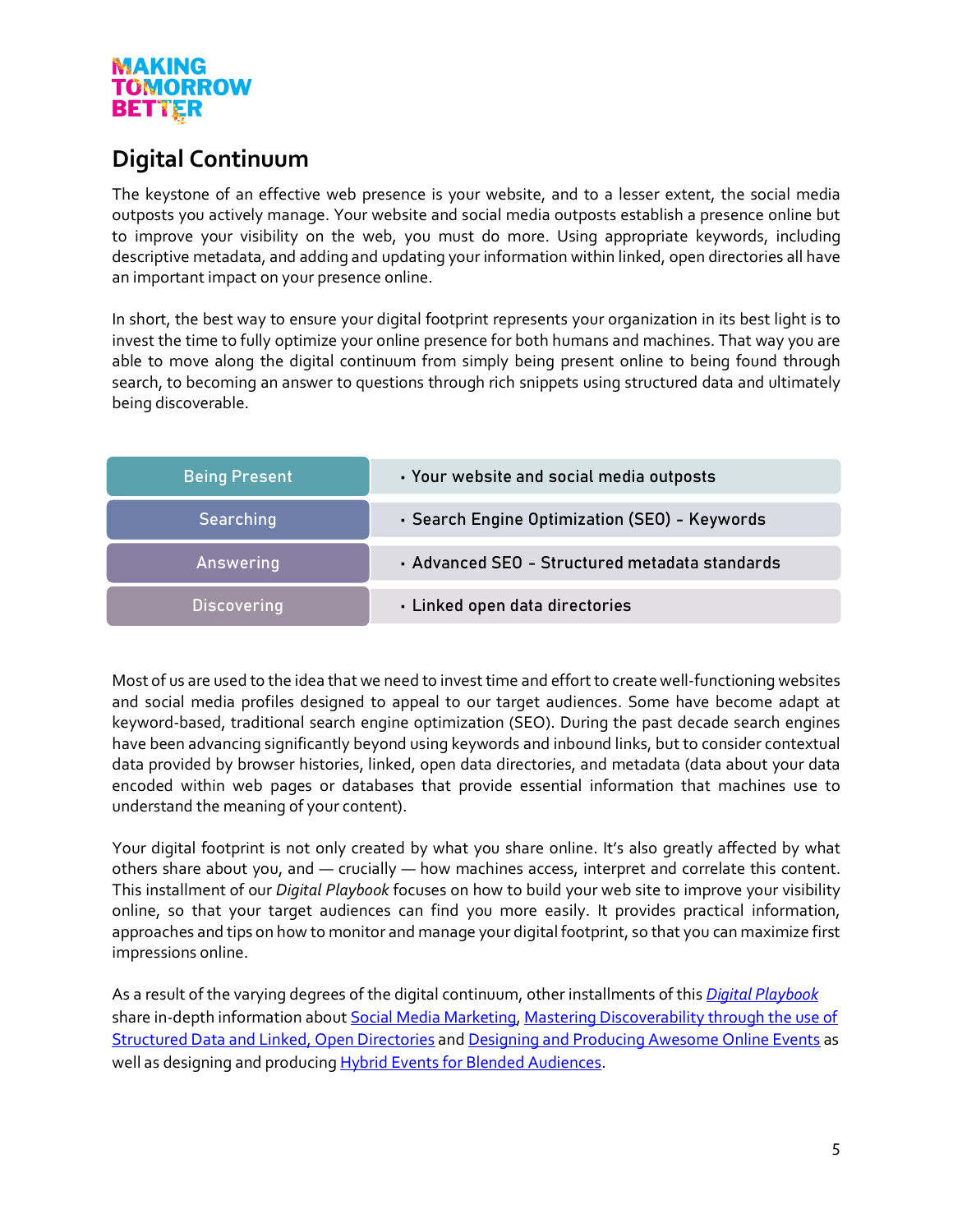# <span id="page-5-0"></span>The Essential New Web Building Blocks

Web 3.0 (the semantic web) is a new kind of Internet: Search engines provide answers to questions instead of web links to keyword searches. They will provide a *complete answer*that can make visiting your web completely unnecessary. And these answers may not provide links to alternatives. Web 3.0 relies on structured, open and linked data at its heart.

But most arts organizations still have not structured their data through standardized meta-data tagging to be reliably machine-readable, i.e. read and understood by search engines.

An effective web presence today still begins with the fundamentals of the past (writing and editing quality content, producing images and videos for your website and social media optimized for traditional SEO, navigation and usability).

The fundamental user experience design methods from the old web 2.0 world still have a role in 2022:

| <b>Information Architecture/Navigation</b><br>User cases help understand tasks people want<br>to accomplish and organize information for<br>greatest ease of access, clarity and logical page<br>flows to complete tasks                | <b>Usability</b><br>Apply user-centred design methods to build a<br>site that behaves in predictable and reliable<br>ways, makes it easy to complete tasks and is<br>easy to understand and intuitive to use for<br>humans.<br>Web 2.0 - User experience design (UxD) |
|-----------------------------------------------------------------------------------------------------------------------------------------------------------------------------------------------------------------------------------------|-----------------------------------------------------------------------------------------------------------------------------------------------------------------------------------------------------------------------------------------------------------------------|
| <b>Graphic Design</b><br>Establishes the look and feel through graphic<br>design elements, like fonts, colour palette,<br>imagery and placement of elements to support<br>usability while providing a visually compelling<br>experience | <b>Content</b><br>Web content is written for humans. It is easy to<br>scan on the page, with keyword consideration<br>for search engine optimization.                                                                                                                 |

The essential building blocks for an effective semantic website (web 3.0 site) are quite different from the considerations of the past and include [advanced SEO, structured data, and greatly improved](https://digitalartsnation.ca/digital-playbook/mastering-discoverability-for-the-performing-arts/) [discoverability via linked, open data directories.](https://digitalartsnation.ca/digital-playbook/mastering-discoverability-for-the-performing-arts/)

| The Past           | The New Essentials (Web 3.0)                               |
|--------------------|------------------------------------------------------------|
| Website            | Databases of content                                       |
| Social networks    | Common metadata standards to structure your data           |
| Search rankings    | Knowledge graphs                                           |
| (traditional SEO)  | Linked, open data directories                              |
| Online Calendar of | Google Events, Answers from Rich Snippet, Knowledge Panels |
| Events             | Voice-activated search                                     |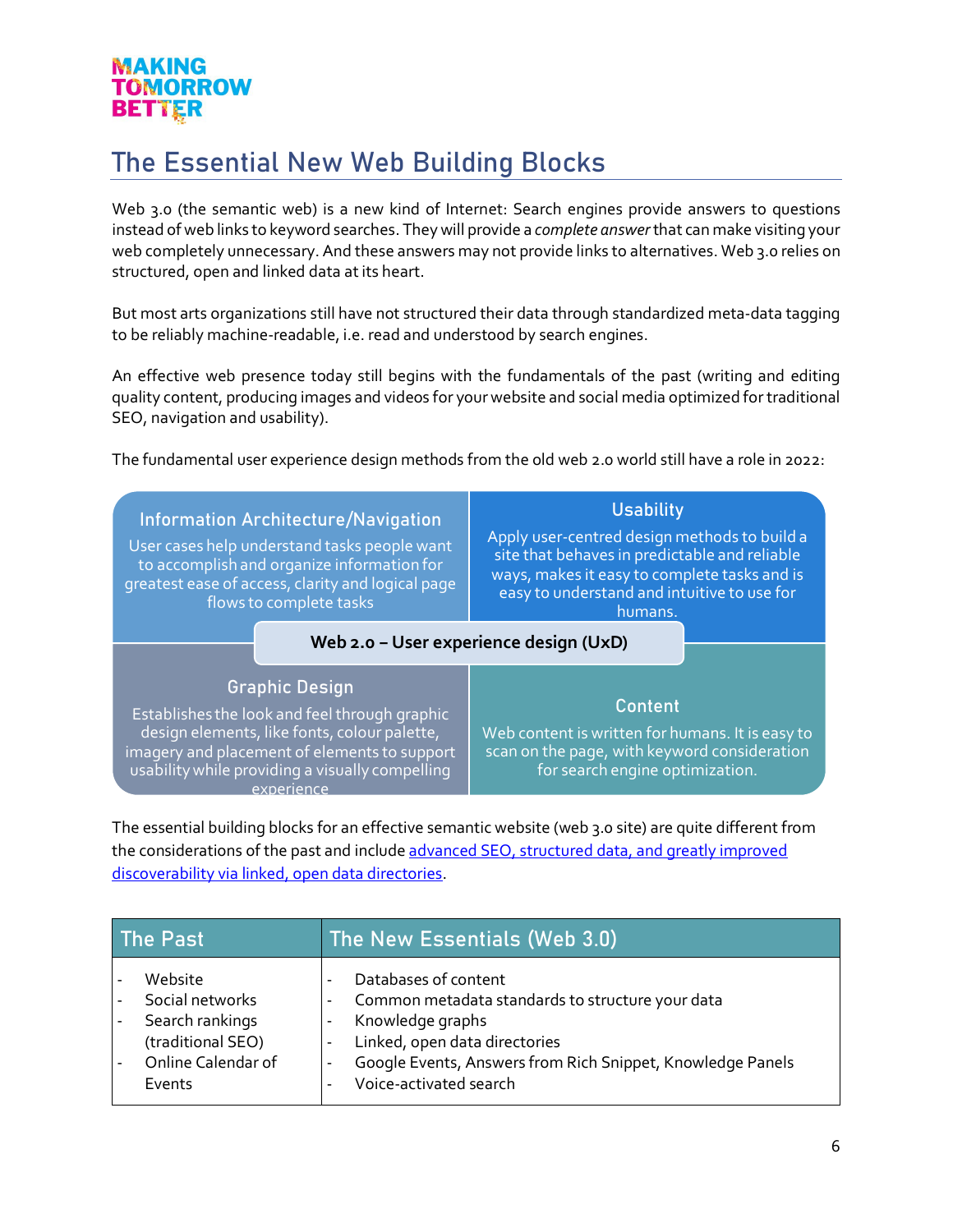# <span id="page-6-0"></span>**Eight Steps to Building a Website for the Semantic Web**

#### **1. Know your Audience**

Web development must focus on your audiences: Who are they? What do they want from you? What do you want from them?

#### **2. Mobile-friendly, touch controlled site**

Short texts, image driven (using web resolution, not high resolution), scrolling sites require a different architecture

#### **3. Write texts to be spoken not only read**

Writing content to be spoken requires a shift away from long, complex sentences, and toward short, meaningful text. Writing moves toward being spoken and away from being read.

#### **4. Social media integration**

Create a seamless user experience from website to social networks without deadends. Use social utilities on every page so users can share your content easily in their social media or connect to yours.

#### **5. Content Management System (CMS)**

Build your site on a proven, open-source CMS like WordPress, Wix, FourSquare or similar. For simplicity of ongoing implementation consider a CMS that has a strong universe of widgets and SEO plug-ins that use structured data based on schema.org's standards.

#### **6. SSL**

Secure Socket Layer (SSL) is the standard for keep internet connections secure and safeguard data that is sent between two systems. Google favours sites in its search listings that use SSL, i.e. the URL appears as https instead of http.

#### 7. **Search Engine Optimization (SEO) matters**

Long-standing methods of keyword-based and basic technical SEO still apply

#### **8. Machine-readable structured data**

Use a good CMS with structured data and SEO plug-ins, so you don't need to code meta-tags manually. Simply use the tools available to make your content machinereadable. Or hard code the necessary structured data for your important events and activities.

This installment of the *Digital Playbook* focusses on *Understanding Search Engine Optimization* to help readers understand and adopt new, more effective ways of building or updating your website.

**Know your audience**

**Mobile web** 

**Write text to be spoken by virtual assistants**

**Social network integration**

**Content Management System**

**SSL encryption**

**Search engine optimization (SEO)**

**Machine-readable structured data**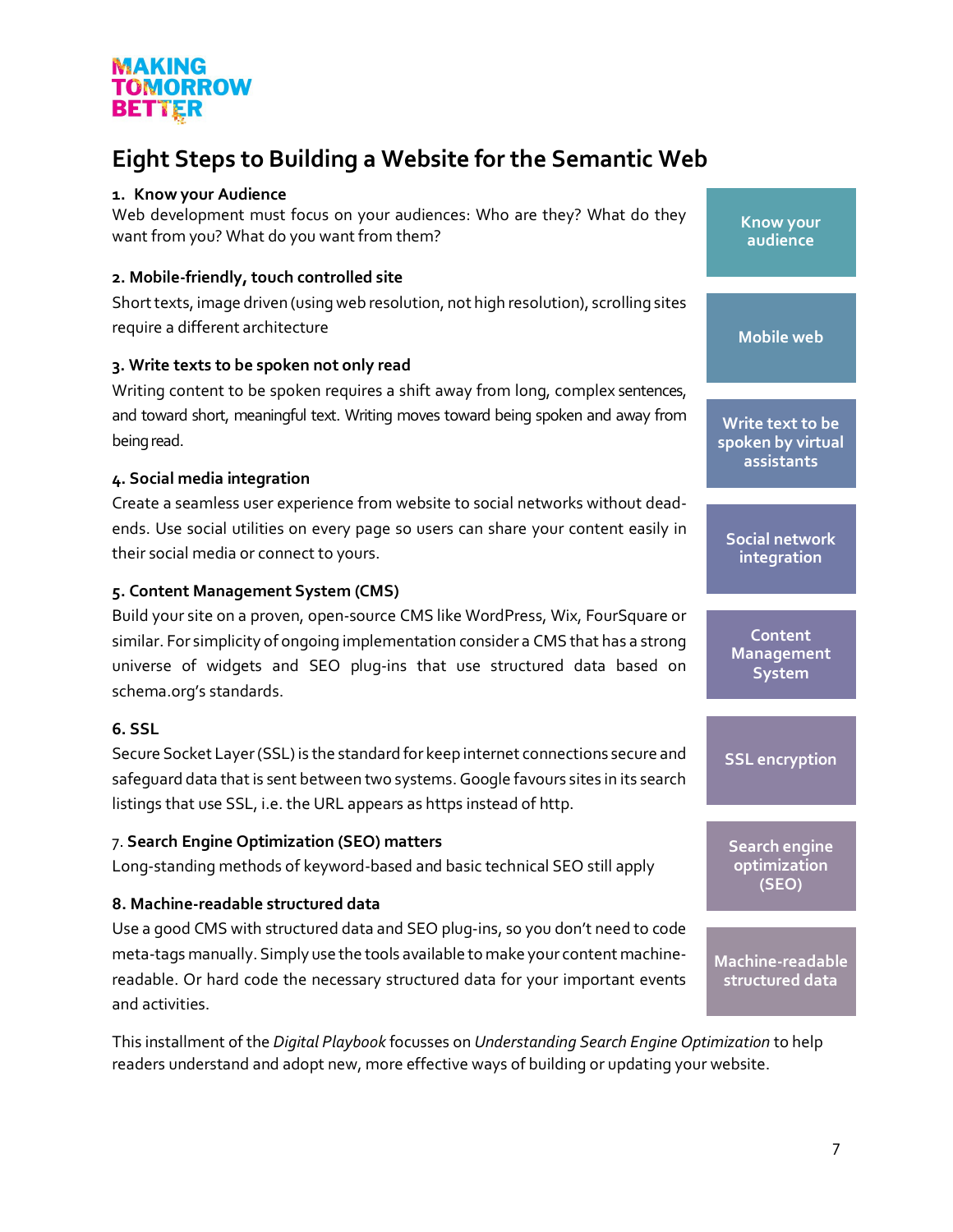# <span id="page-7-0"></span>Understanding Search Engine Optimization (SEO)

Anyone can do this simple test: type your organization's name in any search engine's search field and take a close look at the search engine results page (SERP). Much of the content displayed about your organization tends to come from your own web presence. Search engines may use your actual content as well as content from meta tags to generate the search results listing. In addition to search results from sites you control, there are likely some links to other websites with information about you or that are optimized for keywords similar to your name.

Perhaps most important is whether the information – the blue title link, the text – that appears is accurate, the most important to encourage a web user to click on the site.

There is a lot you can do to improve the information that appears in search results for your organization:

- Maintain a search-optimized website
	- Frequently update your website with keyword-rich content
	- Implement structured data markup to generate rich snippets that search engines can use to provide answers to web users using your content
	- Follow web design best practices for accessibility
- Claim or create information for Google's Knowledge Panel about your organization through Google's Business Profile (formerly *MyBusiness*)
- Optimize your social media pages
- Claim linked, open directory profiles where possible, or create them and ensure they are current

# <span id="page-7-1"></span>**How to optimize your listing on Search Engine Results Pages (SERPs)**

When you look at your listings on a search engine results page, do you like what you see? Is it immediately clear who you are and what you do? Is the information displayed encouraging a web user to click through to your web page or to look for other results from other organizations? If your operations are local or centred on a particular region, is this clear in the search result?

Ideally every page on your website would be fully optimize. That said, this is not always practical: if you have 40 pages that's much easier than if you have 4,000 or 40,000 pages. If you have a content-rich site, triage the priority needs for improvement and invest time where you'll see the biggest

#### **Take note: Every search engine results page is unique.**

Even if two people type the exact same keywords at the exact same moment into the same search engine, the results will be different based on the user's current location, language, search history, and more. Rankings may also change from day to day as search engines tweak their algorithms and new webpages are indexed.

return: for instance, home page, secondary landing pages, or key sections. New content should simply be conceived with these simple SEO concepts in mind, rather than be retrofitted later.

There are a number of ways you can influence the salience, the importance a user ascribes to your search result. This requires an understanding of how different content from your site or meta tags is used by search engines.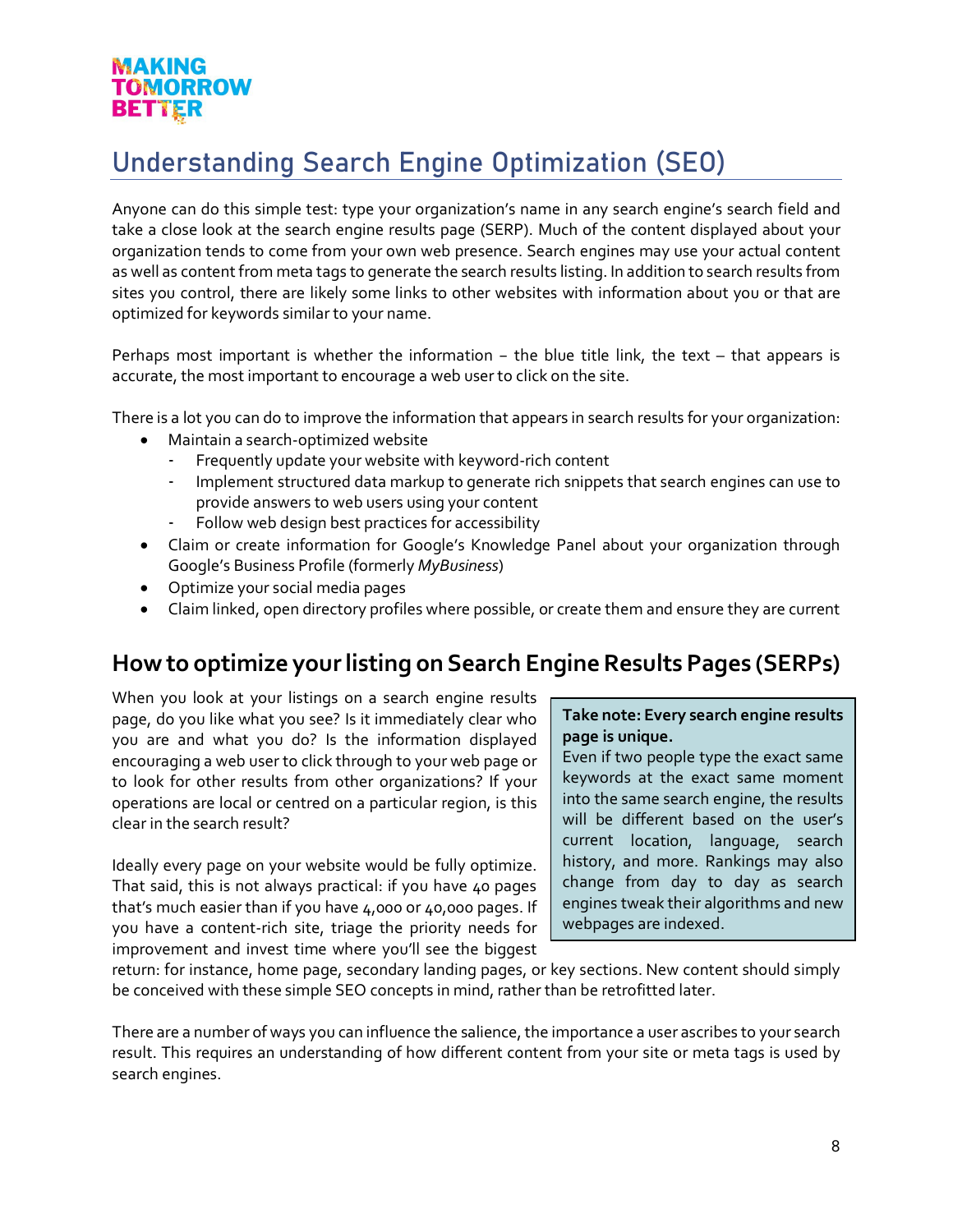For instance, your title tag becomes the headline of the blue search result link. The first HTML-coded sentence of the webpage or the meta description tag become the short description displayed underneath the blue link. Your web address or url using natural language, instead of non-sensical code also helps the user feel more secure in following the link to your website.

# <span id="page-8-0"></span>URL and site structure

The most important aspects of successful traditional SEO are the URLs of your actual, natural language, keyword-rich domain and sub-domain pages, therefore:

- Use descriptive URLs
	- Customize page/post URLs. They should be short but contain the essential keywords to capture the content on each page
	- It is more effective to be straightforward and use plain English than clever
	- Spell out full words; don't use acronyms that are not universally known
	- Do not use numbers, like dates, titles for blog post URLs
	- Each event, product, or service requires its own page
	- Optimize the content to include relevant keywords, as well as the relevant structured data

# <span id="page-8-1"></span>Traditional meta tags

Meta tags provide search engines with text that describes the content or purpose of the content on your site. These are not visible to users when browsing your website, but can be defined within your website's source code, or using an SEO optimization plug-in such as Yoast (for WordPress sites), or completing the fields for SEO information in Wix and other Do-It-Yourself website content management systems. Here are the most important meta tags, in order of importance, to consistently use on your site, and how these affect SEO and your SERP listing.

| Meta tag         | What it does                                                                                                                                                                                                                                                                                                                                                                                                                                                                                                                                                                      |
|------------------|-----------------------------------------------------------------------------------------------------------------------------------------------------------------------------------------------------------------------------------------------------------------------------------------------------------------------------------------------------------------------------------------------------------------------------------------------------------------------------------------------------------------------------------------------------------------------------------|
| <b>Title tag</b> | Appears on the web browser tab and as page name in search results, as well<br>as within the link preview when the URL is shared on social media sites like<br>Facebook. It is the most important meta tag because it influences search<br>rankings.                                                                                                                                                                                                                                                                                                                               |
| Description tag  | Provides search engines with a summary of the content on the page to display<br>within search results (can be up to about 155 characters).<br>• Write a unique description for each page; do not use the same<br>description throughout your website<br>• This snippet may be displayed on SERPs, and a well-written<br>description may improve click-through rates, which is a factor in<br>search rankings.<br>• Keywords within this description do not affect search rankings<br>directly. Focus on accuracy and relevance, not merely keyword<br>optimization for this text. |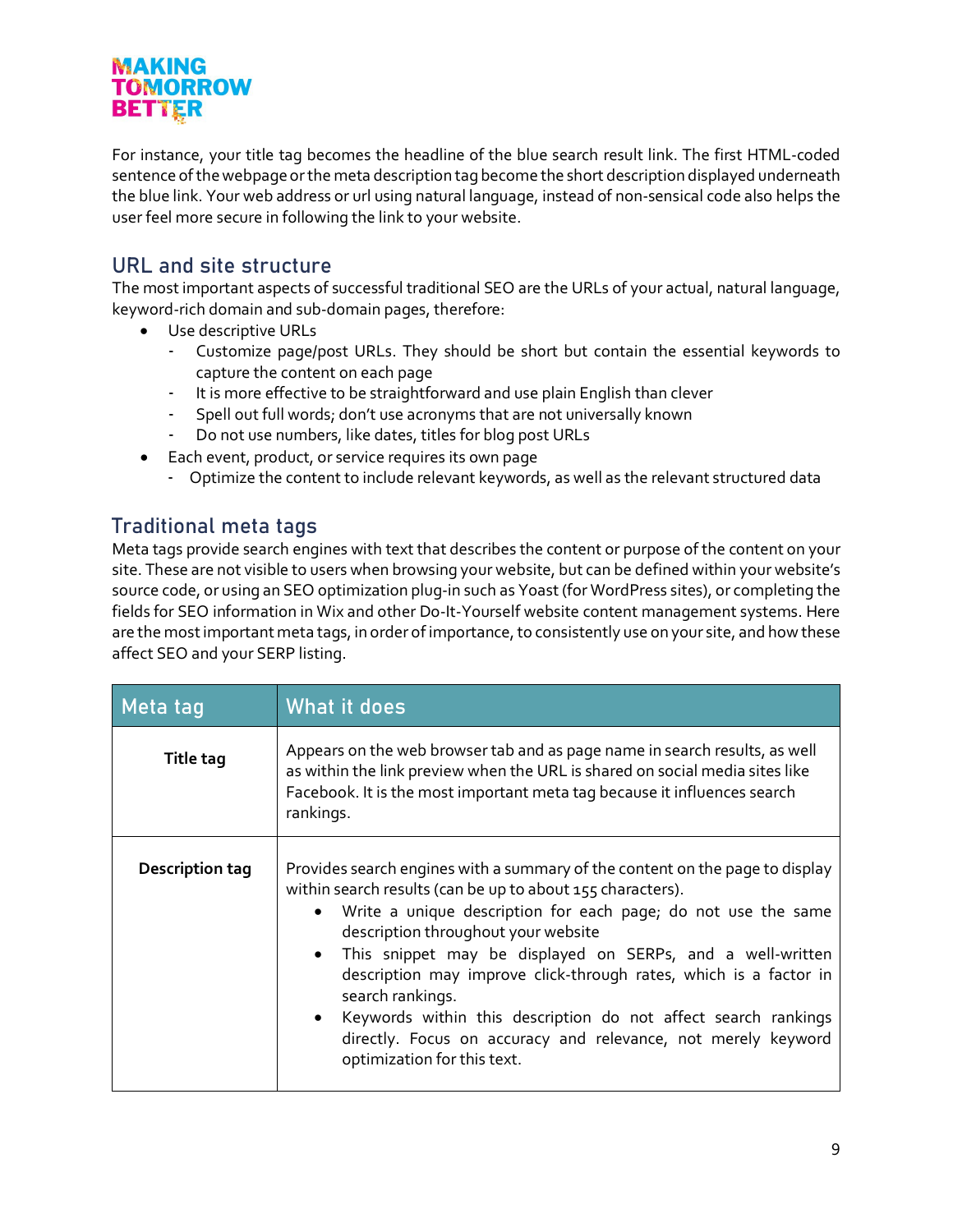# **MAKING<br>TOMORROW<br>BETTER**

| Meta tag             | What it does                                                                                                                                                                                                                                                                                                                                                                                                                                                        |
|----------------------|---------------------------------------------------------------------------------------------------------------------------------------------------------------------------------------------------------------------------------------------------------------------------------------------------------------------------------------------------------------------------------------------------------------------------------------------------------------------|
|                      | Note: if the meta description you wrote does not appear to match the content<br>on the page or seems overly self-promotional, Google may select the first<br>HTML sentence on the web page, o Google may generate its own description<br>for you.                                                                                                                                                                                                                   |
| Image ALT text       | Describes what an image is about. Important to define for all non-decorative<br>images on your site (i.e. any image that conveys meaning). Alt text should be<br>brief, descriptive, keyword-rich and factual, not promotional.<br>Helps search engines index images properly<br>Important for accessibility for visually impaired people using<br>screen readers to browse the web<br>Will appear on your website in place of the image if it fails to<br>load     |
| <b>Heading tags</b>  | Indicates which text is the main headline, and which are various levels of<br>subheadings. Headlines and subheads describe what the following content is<br>about, so you should be sure to use relevant keywords within this text.<br>The h1 tag is of particular importance to ensure keyword-rich, relevant main<br>headings.                                                                                                                                    |
| <b>Canonical tag</b> | When a website has several URLs with the same content, for instance your<br>site may have a page with or without the www. prefix, so search engines can<br>get confused about what the authoritative page is. Google determines which<br>page it considers authoritative as best it can. To help search engines<br>recognize the authoritative source reliably, you can identify the master page<br>using the canonical tag, thus identifying it without ambiguity. |
| Robot.txt file       | Tells search engines what to do with your page:<br>index/noindex - This tells search engines whether to show your page<br>in search results or not.<br>follow/nofollow - This tells search engines what to do with links on<br>your pages: whether they should trust and "follow" your links to the<br>next page or not. Social media sites and forums often use nofollow<br>links to limit spam and unethical SEO tactics.                                         |
| <b>Keyword tags</b>  | When search engines cannot read your page, for example because it uses<br>primarily rich media content instead of HTML text, they may evaluate<br>keyword tags, in addition to the description tag, to glean what the page is<br>about. Keywords are not as important for SEO as they used to be and are no<br>longer used in ranking algorithms.                                                                                                                   |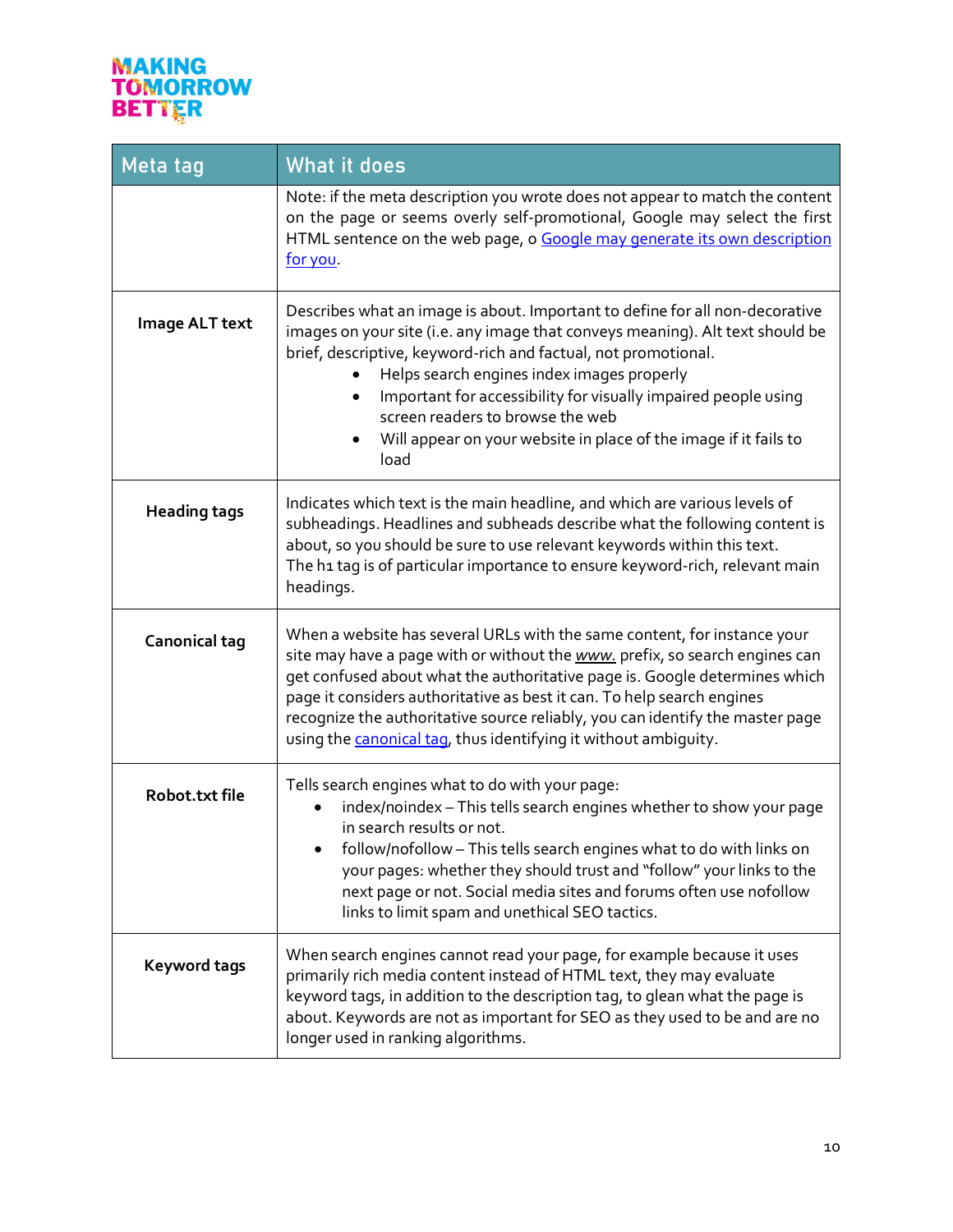# <span id="page-10-0"></span>Technical SEO

Several technical attributes also affect your search engine rankings:

- Fast load time: avoid heavy images and auto-play videos unless you are certain your users all have super-fast internet
- SSL (secure socket layer) encryption
- A sitemap.xml and robot.txt file (used to ensure that search engines index your site correctly)

In addition to simply Googling your site and seeing how your content displays, you can also use SEO tools to evaluate your presence. There are many available, often free of charge. Three we use quite often:

- [https://seositecheckup.com](https://seositecheckup.com/)
- [https://technicalseo.com](https://technicalseo.com/)
- <https://search.google.com/search-console/about>

Structured data plug-ins and other ways to enhance discoverability of your content online are discussed in other installments of this Digital Playbook, Mastering Discoverability through the use of Structured [Data and Linked, Open Directories.](https://digitalartsnation.ca/digital-playbook/mastering-discoverability-for-the-performing-arts/)

# <span id="page-10-1"></span>Create one web page for each event or product

When arts organizations or festivals create web pages that list multiple shows simply using HTML without effective traditional and advanced SEO, search engines and other data crawlers and scrapers are less likely to effectively index your page.

Further, with the popularity of mobile devices and the preference of mobile web users toward scrolling content, Single Page Applications (SAP) have become more common. A Single Page Application is a website that loads all of the resources required on the first page load, and then dynamically refreshes content as the web user interacts with the site without ever making full page request. These Single Page Applications are more difficult for search engines to index because they can contain many different pieces of information, so they are typically not used when search visibility is prioritized.

There are several other challenges with loading an entire website as a single page, from tracking web history to analytics to internally linking and backlinking. Workarounds are both labour-intensive (such as creating an actual HTML version of the site), unreliable (if the content between the mirror HTML site and SAP appears too different for a search engine it might be penalized instead of listed), and fraught with maintenance challenges (such as maintaining current content on multiple versions of a website).

#### The problem with a single calendar listing page

For a search engine or web crawler, a simple calendar listings approach makes it difficult to index the page effectively for each event presented on it. Simply put, most of the information on the page is not relevant to one artist, or one show. Similarly, the title tag and the description tag – some of the most important pieces of meta data a search engine takes into account when ranking your web page – are likely generic and broad, rather than keyword-rich and specific.

When building or updating a website there are a few things to know:

• Google doesn't rank your website as whole. Instead, Google indexes each page on your site. If everything is on one page, it's much harder for Google to understand what that page is about.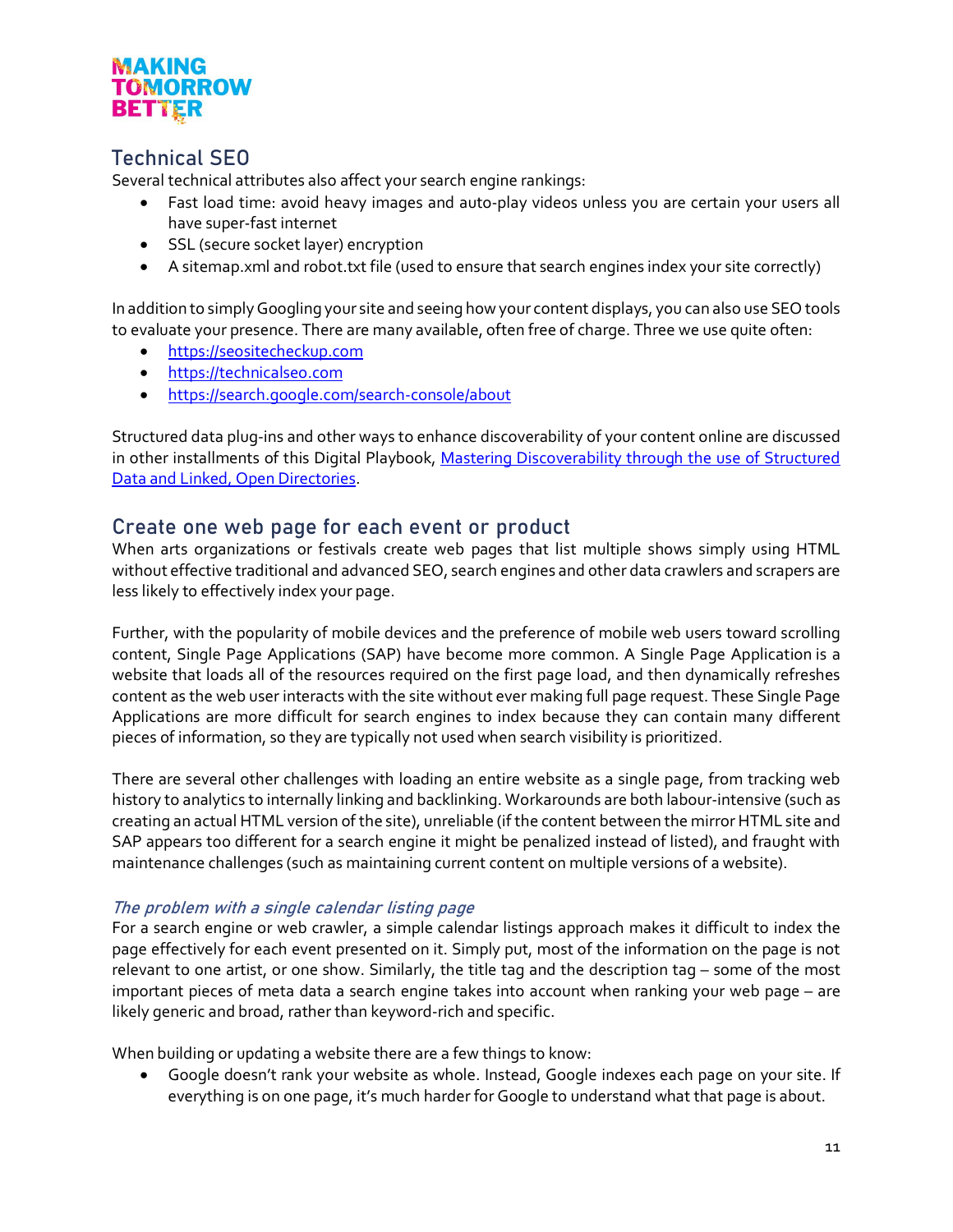

- The use of frequently searched keywords within your text can enhance the ranking of your event page in search results or in Google Event Finder.
- Search engines require one authoritative (canonical) master page with all the event information in order to properly index your information. This will impact whether and how Google displays your event in an Answer Box or in Google Event Finder.
- When you use tags, from descriptive and structured data meta tags to style tags that are used to identify levels of headings and body text, Google understands your content better. In short, words in a headline are more important than words in body text. This requires using your website's style sheet, instead of manually adjusting fonts; this mirrors the styles in Word processing software.

#### How one web page for each event benefits you

Web searches lead to the most relevant pages on the web based on the keywords searched. When all the relevant content about a show is put on its own web page, website owners can provide a richer, more compelling and specific experience to the human user. Headlines and body text are specific to the artist or show, boosting credibility with the search engine. We can also code each single event page in order to optimize it for search. For instance, the artist's name or show title can be used in the web address, title tag and description tag.

Adding your town, event date, and start time also helps search engines surface your specific events (i.e., What's on in Calgary tonight; versus Matt Anderson tour). Provide this factual information as plainly as possible, separated out on different lines (not within sentences or a paragraph). Use consistent date and time formats across all your event pages.

Automated scraping of web content is also facilitated when each event has its own web page with factual information in a consistent format as described above.

# <span id="page-11-0"></span>**Writing for people** *and* **coding for search engines**

One way to get search engine optimization right is to turn the content creation process on its head and to think of SEO from the earliest stage of conception of a web site, or a web page. That means you'll write the site for people and you'll construct the site's code for search engines.

Before you write new or revise existing content on each of your web pages or blog posts, define a focus keyword or key phrase. Choose a word or phrase that accurately describes what the content is about; and use words that match those your audience would use when searching for this content. Use your most important keywords, rather than many variants, in headings and body text. In practical term, this approach means that instead of starting by writing the text the human users will see, the content owner drafts the text for each event page's web address (URL), as well as its title and description tag and any heading level 1 headlines first. These important pieces of information for SEO should be provided by the content owner and not left up to a web programmer.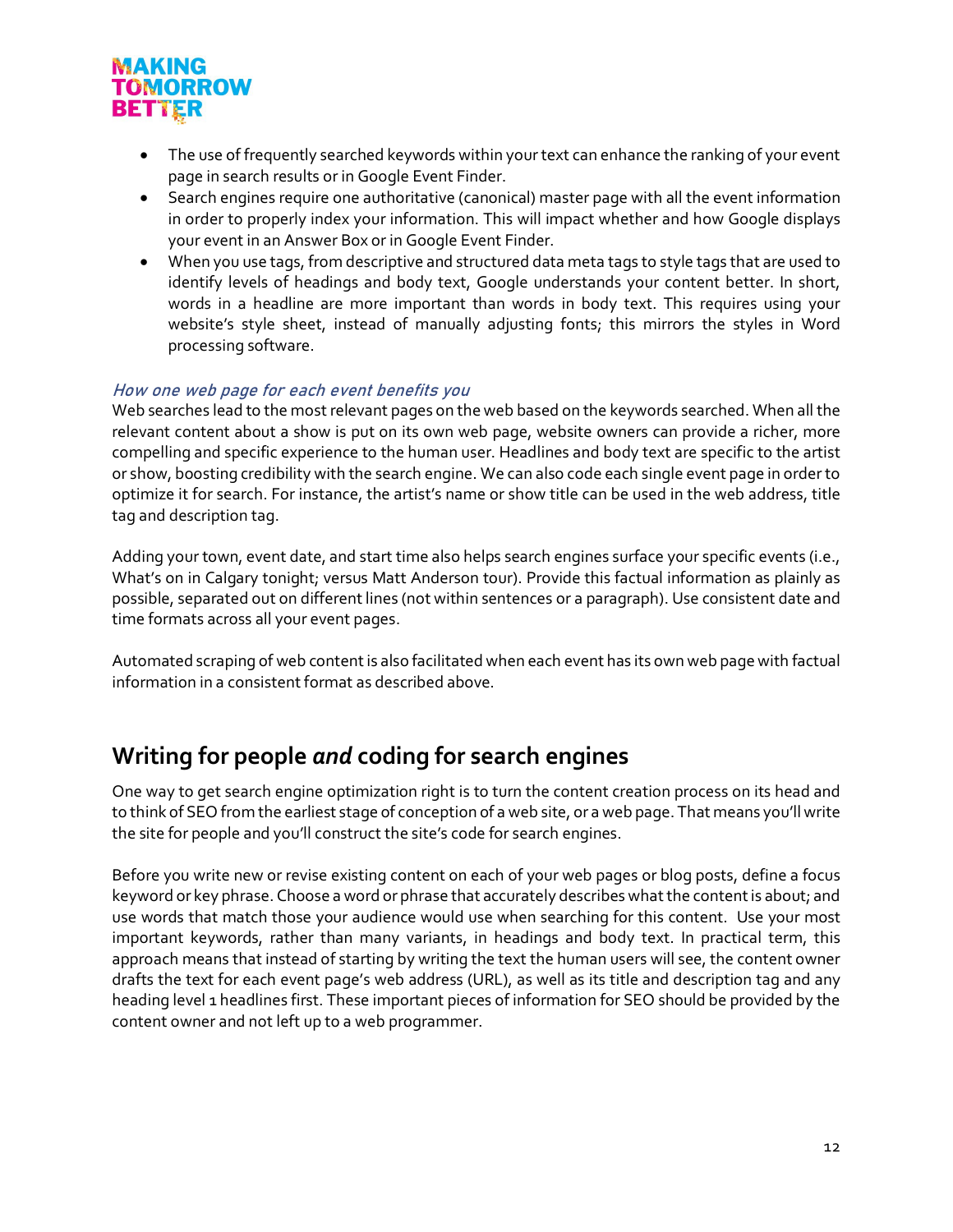# <span id="page-12-0"></span>Focus on Common and Clear Keywords

To undertake keyword research, the Google's Adwords engine is a good source of information about the frequency of searches using a specific set of keywords. A number of other keyword tools exist online that can provide some insight into frequency of use as well as key competitors for the keywords you are most interested in. Remember that your location can be an important aspect of keyword-rich tags as well.

In the performing arts, it is important to highlight relevant and specific keywords in meta tags and the event content, such as:

- Location (town, province)
- Main category (performing arts, arts, entertainment)
- Genre (Music, Theatre, Dance, Play, Show, Performance)
- Subgenre (if relevant, e.g. blues, jazz, ballet, break dance)
- Artists (band name, play title, known parts of show, like Shakespeare or famous actors)

Once keywords are established and the overall tags are written, it is a matter of preparing the text and information for the human user while continually checking that the texts match the SEO requirements.

# <span id="page-12-1"></span>Scan-able text

Long, wordy sentences are hard for many to read and easily understand. For people with cognitive or learning disabilities, non-native speakers, aging-related conditions, or someone who's tired or feeling unwell, dense, run-on text is a barrier to understanding and taking action. Using common, clear words is better for all readers, as well as search.

To make your content easier to read and understand:

- Write how you speak
- Ensure text is easy to scan
	- Keep paragraphs short
	- Use descriptive headings
- Use an online tool such as<https://hemingwayapp.com/> or the readability tool within Yoast for SEO to improve the clarity of your writing

# <span id="page-12-2"></span>**Accessibility**

The Web is much more visual than it used to be, thanks to faster and more reliable Internet, and the widespread proliferation of devices and mobile apps that make it easy to produce and share photos and videos. Visual content tends to be more popular with many audiences than text-heavy updates, but pretty pictures without descriptive text (captions, description tags) can make this content all but invisible to people with special needs using assistive technology — as well as search engines.

Some of the visitors to your website may be people with visual impairments, ranging from colourblindness to low vision or complete blindness. Others may have hearing loss, limited movement, or cognitive or learning disabilities.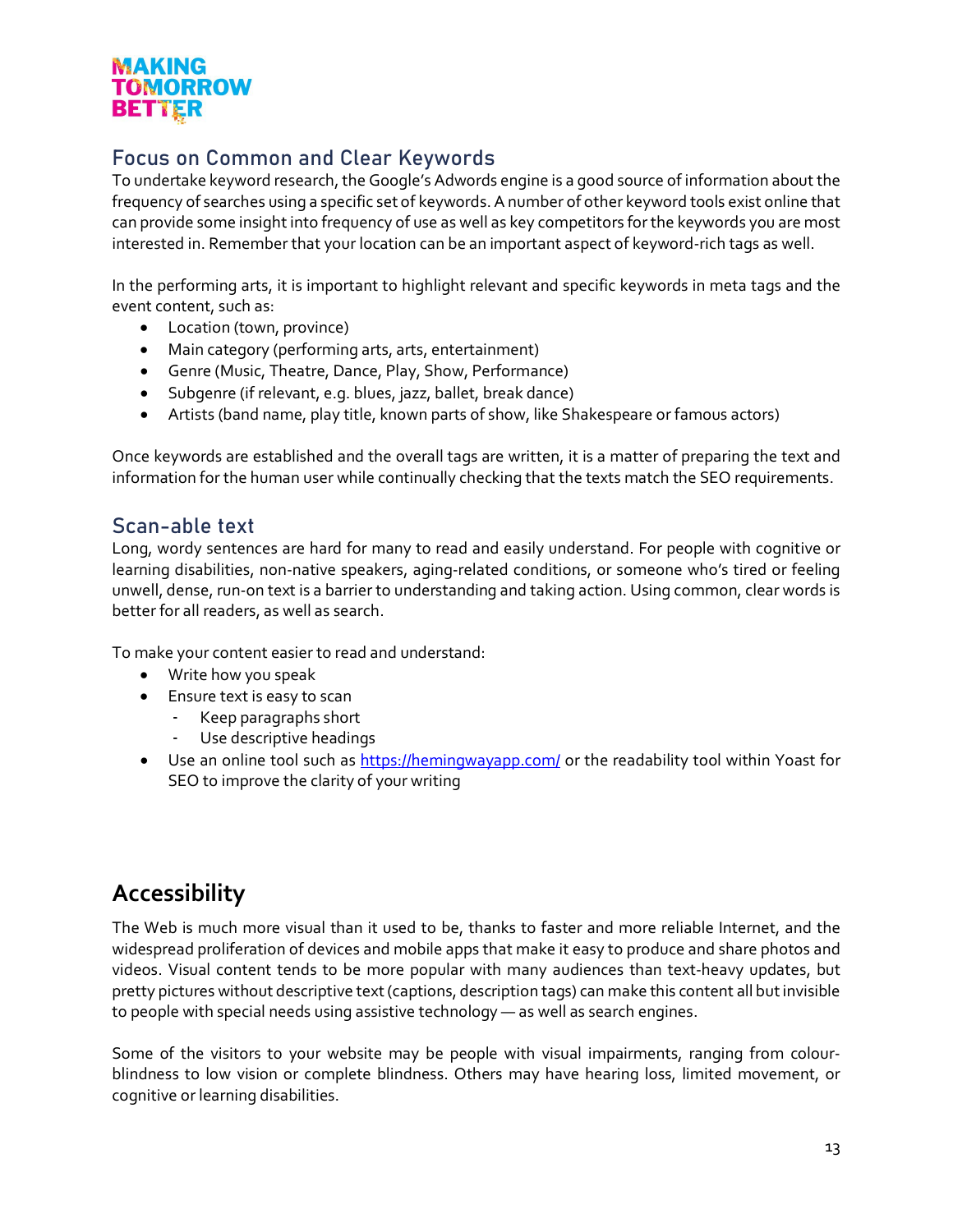Even if only a small percentage of your website users are people who have special needs, by designing your website to be accessible to them, you will improve everyone's user experience. Plus, some best practices for improving accessibility, such as including descriptive text alongside visual content, are also best practices for search optimization.

Here is a brief summary of some of the most important principles to consider for accessible and inclusive web design for both people and search engines:

# <span id="page-13-0"></span>Balance long form writing and imagery or video content

Some people prefer to get information by reading it on a screen, while others prefer to look at an infographic, watch a video or animation, or listen to a podcast. By presenting important content in several formats, you not only make it easier for people to access it in the way they prefer (to read, watch, or listen) but you also make it possible for people with visual, hearing, sensory, or cognitive impairments to access your content.

It may not be possible or practical for your organization to produce every piece of content in multiple formats, but there are a few simple and practical ways you can provide alternatives. For example:

- Ensure all meaningful images (i.e., that are not just decorative) have descriptive keyword-rich information in the Image ALT tag and/or captions
- Include transcripts or text summaries of the content of audio-only content like speeches or podcasts
- Provide infographics or animations to illustrate complex topics, along with descriptive text and the description meta tag
- Upload captions or turn on automated captions, if available, for video content

#### <span id="page-13-1"></span>Meaningfully represent diversity and showcase inclusion

Do the photos and content on your website represent the full spectrum of people you serve? If not, it may be worthwhile to invest in some new photography or illustrations that mirror the diversity of your audience in terms of age, race, gender, family structures, physical ability, and/or culture. While this is an editorial consideration, not necessarily an accessibility issue, it is important for inclusivity.

# <span id="page-13-2"></span>Universal web accessibility standards

W<sub>3</sub>C Accessibility Guidelines are the universal standard for web accessibility. They go far beyond the simple principles outlined here and are an important reference for any organization that prioritizes inclusivity. At the time this document was published, these guidelines were currently being revised. The draft guidelines are visible here[: https://www.w3.org/TR/wcag-3.0/.](https://www.w3.org/TR/wcag-3.0/)

The previous version is here[: https://www.w3.org/TR/WCAG22.](https://www.w3.org/TR/WCAG22)

There is also a quick reference guide here[: https://www.w3.org/WAI/WCAG21/quickref.](https://www.w3.org/WAI/WCAG21/quickref)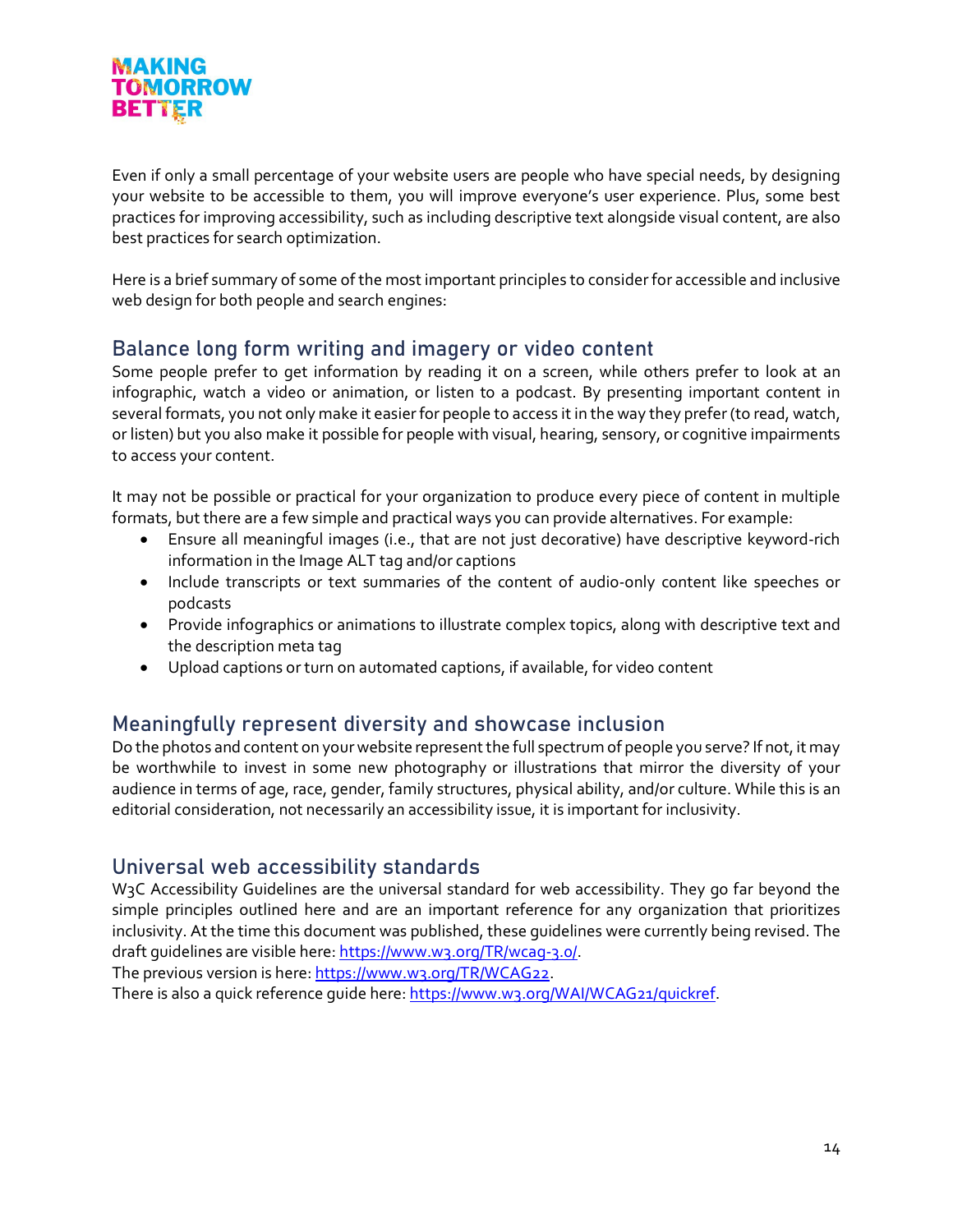

# <span id="page-14-0"></span>**Content drives linking strategy**

Rather than merely optimizing single pages for keywords, SEO experts now often recommend [optimizing for topic clusters](https://www.semrush.com/blog/topic-clusters/) (SEM Rush). This is done by:

- 1. Identifying the topics (keywords) you wish to rank for
- 2. Writing an in-depth "pillar post" for each topic that summarizes key points
- 3. Creating clusters of shorter posts that go into more detail about the topic, and ensure they link internally to and from the pillar page

Linking topic clusters to pillar pages optimizes for SEO by improving your authority on a particular topic. It also allows you to rank for more specific keywords, as each "cluster" post can focus on a specific topic or answer to a specific question.

#### <span id="page-14-1"></span>Back links

Along with internally linking content on your own website, another key SEO focus is to generate links from other websites to your own. In the case of the performing arts that can be as simple as asking the artists you present and their agents and managers to link to the events listing on your website.

The more high-quality back links point to your site, the higher the importance search engines attribute to your site as literally the hub of a web of websites.

# <span id="page-14-2"></span>**Good design drives user experience and usability**

The colours and fonts used on your website are not just design choices. They also play an essential functional role that can greatly help or harm a person's ability to read and interact with your website.

Tips:

- A high contrast ratio between text and the background will make your website easier to read (black on white is better than light grey on white)
- Make headings visually distinct from body text (use contrasting colour, larger font)
	- Minimize featured body text (colour, bold, underline, italics); they make reading harder
	- Hyperlinks should be visually distinct from body text (contrasting colour and/or underlined)
- Ensure your website design allows users with assistive technology to resize text up to 200 percent without breaking the layout or hiding content
- Avoid using images in place of words; search engines can't read text within images.
- If your website includes audio or video elements, provide clear controls to allow the user to turn it off and on, adjust the volume, replay, etc. Most users prefer not to audio automatically play when the page loads, especially if they are visiting your website at work or another place where the sound would bother others.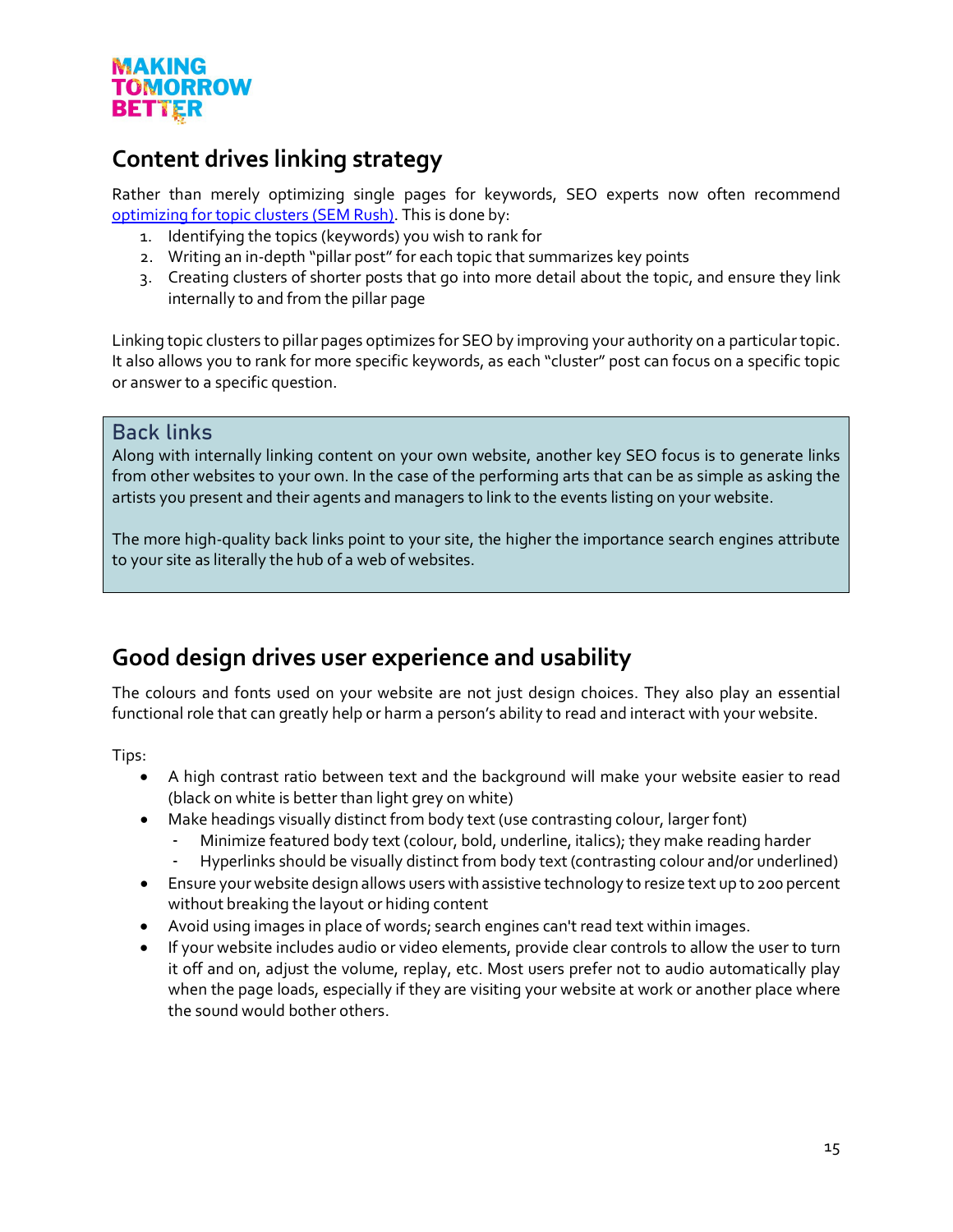# <span id="page-15-0"></span>Google Knowledge Panel

Google's proprietary Knowledge Graph powers its answers and other search results in response to searches by web users. Much of the information displayed is drawn from linked, open data directories, as well as your organization's web presence. This information can be displayed in an answer box or in the knowledge panel on the right-hand side of the Google search results page. If you have already populated information about you or your organization in Wikidata or in other knowledge bases, chances are Google already uses it in a knowledge panel that you can claim. This process is simple:

- 1. Search for yourself or the organization you represent and find its knowledge panel, usually on the right-hand side of the search results page.
- 2. Scroll to find Claim this Business Profile and follow the steps
- 3. Review the displayed information about features granted after verification.
- 4. Sign in to one of the official sites or profiles to verify that you're an authorized representative of an entity on Google.

<span id="page-15-1"></span>For more information, visit: [https://support.google.com/knowledgepanel](https://support.google.com/knowledgepanel/answer/7534902?hl=en)

# **Google Business Profile**

Verifying that you are the owner of your own Google Business Profile (formerly MyBusiness), a free service, enables a series of important functionalities that come to bear on how Google displays information about your organization:

- Add photos
- Add offers, tickets to events
- Add updates or news
- Add events
- Direct messaging
- Reviews, and the ability to respond to reviews both positive and negative
- Add opening hours, and days closed
- Integrate your contact information and offer one click access to call or visit your website
- Integrated with Maps so it can provide directions to your address with one click.
- Access to user statistics
- Description of your organization (the Google default line cannot be deleted); this is an additional statement Google displays.

# <span id="page-15-2"></span>**Google Maps**

If your arts organization has a brick-and-mortar presence or operates within a specific region, take the time to assess and improve your listing on Google Maps. To make changes to your Google Maps listing, you must claim your Business Profile account.

Google ranks businesses on Google Maps based on three factors: distance, relevance, and prominence. You can't change where you are located, but you can improve your visibility by updating your Business Profile with detailed and accurate information about your business, which will improve relevance in search results. Posting updates about your business on a regular basis, responding to customer reviews, and adding high-quality photos can all improve your visibility in local search.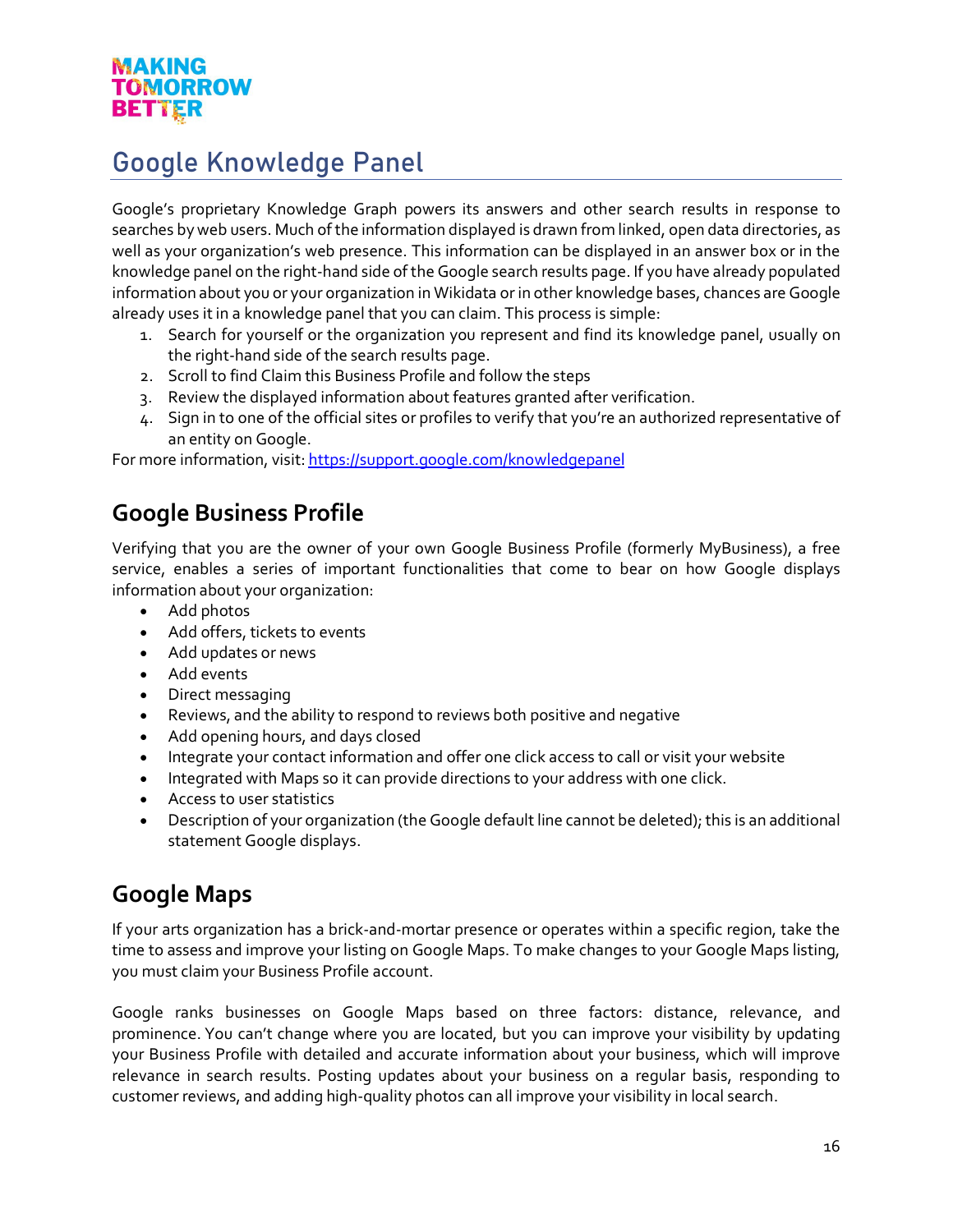# <span id="page-16-0"></span>Measuring the Effectiveness of Your Web Presence

Building an effective web presence is important, but how will you know when you've achieved this aim? That's where measurement comes in.

The old adage applies: What gets measured gets managed. Focus on a few key metrics that are important indicators of success and establish a regular schedule – weekly, monthly, quarterly – to track your progress.

Begin by looking at your strategic objectives as an organization. Not all these objectives may be linked to your web presence, but for those that do:

1. **Identify at least three and no more than 10 measurable key performance indicators** (KPIs) that

#### **Tip: It's not just the numbers that matter, it's the story they tell.**

If views, engagements, and clicks are high, but sales are low, for example, you may want to make sure your shopping cart process is functioning properly, and your pricing is in line with audience expectations.

will indicate whether you're making progress on your strategic goals. Some common KPIs include:

- Audience metrics: number of users, new vs. returning visitors, or recency and frequency of visits
- Acquisition metrics: volume of traffic from organic search, social media, or other sources
- User behaviour: traffic to specific pages, bounce rate, or number of pages viewed per visitor
- Engagement metrics: volume of shares, comments, or reactions to links shared on social media, or volume of social media mentions of your brand
- **2. Establish benchmarks.** For each KPI, record where you stand right now. If possible, you may also want to include some data from recent history (for example, average pageviews last year or the volume of traffic to your website from Facebook over the past six months)
- 3. **Decide how often you will gather and record data** on these KPIs. For some metrics, it may be reasonable to check in monthly or quarterly, and for others, weekly or even daily.

Measuring and reporting on KPIs can take some time, so limit how many KPIs you actively track. Focus on those which provide meaningful feedback. On an annual basis (or more frequently, depending on the needs of your organization), sit down with your team to review web metrics and discuss your goals online.

For example, if your goal is to raise more money from donors, perhaps you want to create a campaign to increase traffic to the web page where people can make a donation or test some new copy or layout to try and get a higher percentage of people who land on that page to donate.

If your goal is to reach younger audiences, perhaps you might invest time and resources in marketing your organization on Instagram or TikTok. To measure the success of this strategy, you could choose to measure engagement on these platforms, traffic from these sites, the number of people who say they heard about your event through these channels on an audience feedback form, or even have a volunteer count heads to tally the ratio of grey-haired audience members at your events over a period of time to see if there is any change.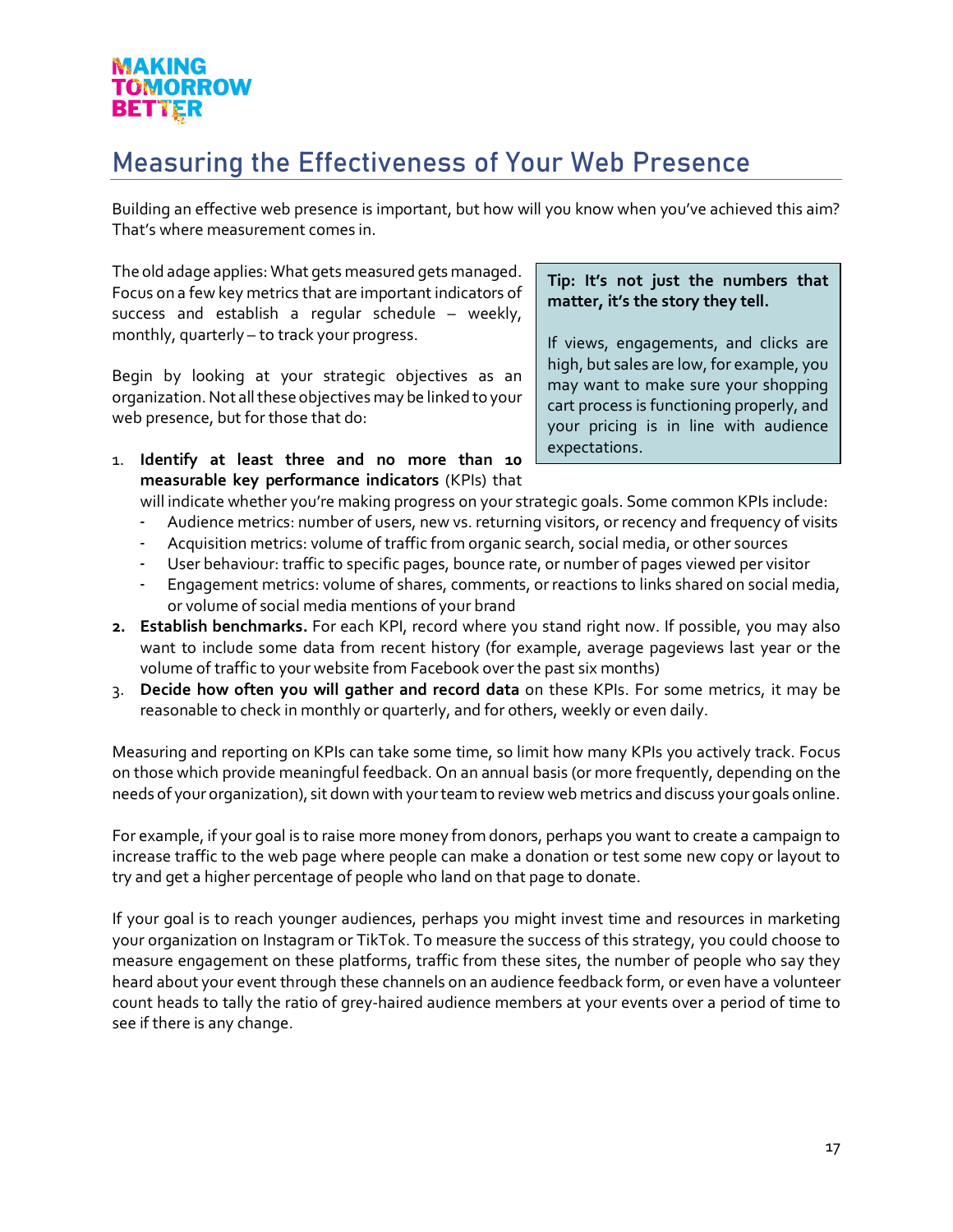# <span id="page-17-0"></span>Monitor What Others Say About You

Your digital footprint is not only affected by what you share, but by what others share about you. It's a good practice to monitor the content and data being shared about you by others online. While you may not always be able to control what is said or shared, you will be less likely to be caught by surprise — and you may have more opportunity to correct misinformation or mitigate potential concerns.

Here are a few simple and free ways you can keep tabs on what's being said about you online without spending all day scrolling through socials and search results:

# <span id="page-17-1"></span>**Monitor Google Business reviews (and other relevant websites)**

If your organization has a brick-and-mortar presence, you likely have a Google Business Profile that displays on Google Maps and in search results. You can "claim" your profile, so you can edit the details of your listing. This also gives you the ability to monitor and respond to reviews left about your organization. While it may not be fun to read critical reviews, a tactful response can positively affect how other people react to a bad review. If Tripadvisor, Yelp, or other similar sites are popular where you are located, make sure to claim and monitor those listings too.

# <span id="page-17-2"></span>**"Watch" relevant Wikipedia and Wikidata pages**

If you have a Wikipedia or Wikidata page (or a listing on another important open directory), create an account and toggle the ["watchlist"](https://en.wikipedia.org/wiki/Help:Watchlist) feature for the pages that are relevant to your organization. This will allow you to keep track of changes made to the page.

**Important:**It is generally not acceptable to modify your own Wikipedia pages, unless there is defamation or another serious error. Instead, you can leave a comment on the discussion page connected to the entry and wait for someone else to make the correction. See [Wikipedia's conflict of interest policy](https://en.wikipedia.org/wiki/Wikipedia:Conflict_of_interest#Writing_about_yourself,_family,_friends) for more detail on this.

# <span id="page-17-3"></span>**Set up Google Alerts**

Visi[t https://www.google.ca/alerts](https://www.google.ca/alerts) to set up keyword alerts on your name or any other important phrases you want to monitor. When there are new media mentions, blog posts, or other content published about you online, you'll be notified. You can choose whether to get an email right away, or a roundup of links on a less frequent basis. You can also use this to see what other organizations or competitors are up to, or even just to get ideas for content to share in your email newsletter or socials.

# <span id="page-17-4"></span>**Maintain good cyber hygiene protocols**

It goes without saying that you can't have an effective web presence if your website is taken down by hackers or you end up locked out of your social accounts when the person in charge gets sick or leaves your organization. A few basic cyber hygiene tips go a long way: change passwords frequently and don't reuse them on multiple sites, make sure at least two trusted people have access to all your online profiles, use multi-factor authentication when you can, and back up important files regularly.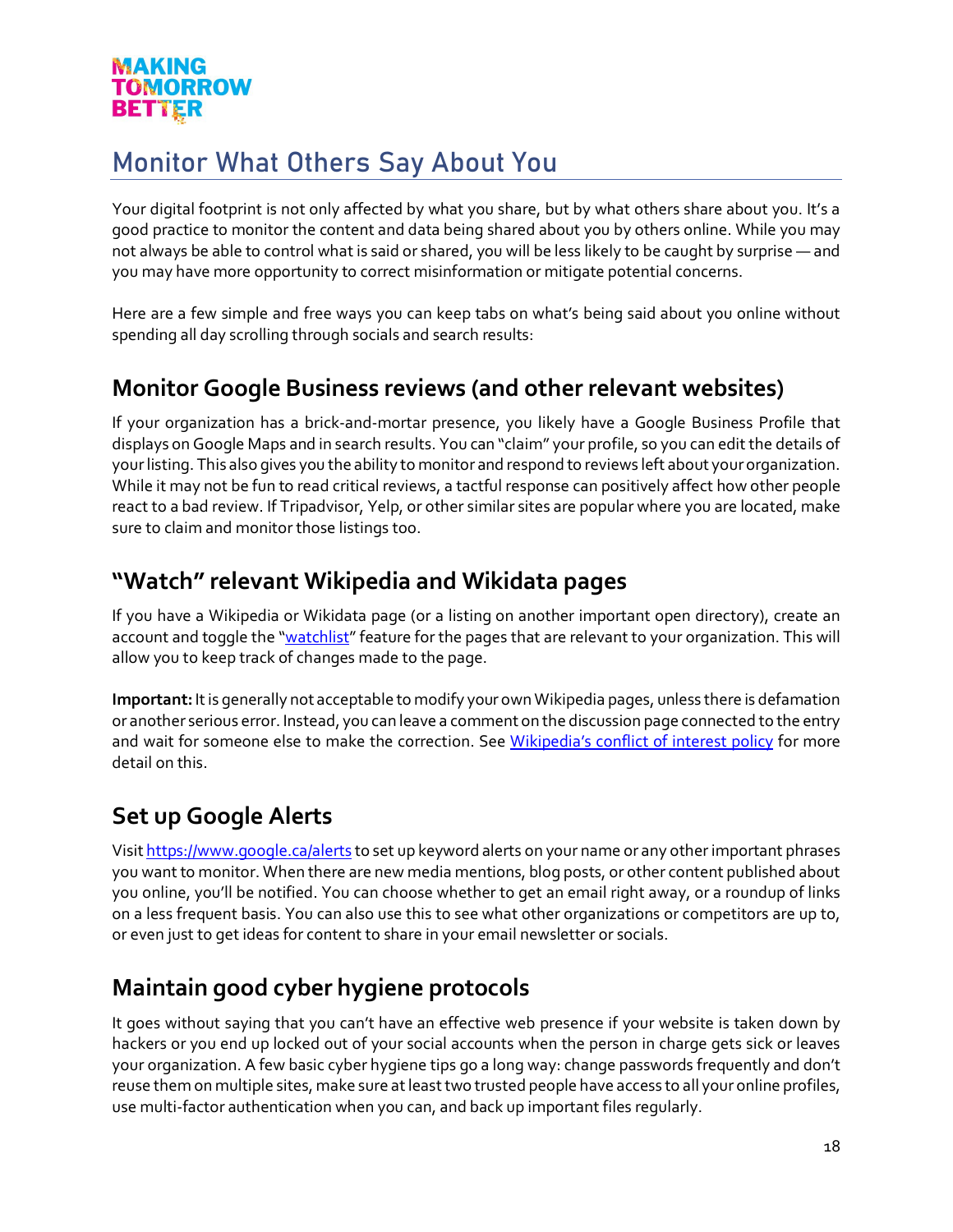# <span id="page-18-0"></span>Summary

Your web presence includes not only the content of the websites and profiles you actively manage, but also the information about you shared by other people and organizations, as well as the data machines extract and share from these sources.

To build an effective web presence in 2022 requires not only mastering the art of creating engaging and meaningful experiences for your target audiences online, but also providing machine-readable data to search engines to correctly interpret its meaning.

To improve the visibility of your organization online, these four concepts are crucial to understand and act on:

- **Presence:** The content and information on your website and social profiles
- **Search:** Using relevant keywords and following traditional SEO best practices online
- **Answers:** Incorporating structured data within your website to provide additional context to search engines
- **Discoverability:** Monitoring and updating information in open linked directories online

Other installments of this *[Digital Playbook](https://digitalartsnation.ca/digital-playbook/)* share in-depth information about [Social Media Marketing,](https://digitalartsnation.ca/digital-playbook/social-media-marketing-playbook/) [Mastering Discoverability through the use of Structured Data and Linked, Open Directories](https://digitalartsnation.ca/digital-playbook/mastering-discoverability-for-the-performing-arts/) and [Designing and Producing Awesome Online Events](https://digitalartsnation.ca/digital-playbook/how-to-create-awesome-online-conferences/) as well a[s Hybrid Events.](https://digitalartsnation.ca/digital-playbook/how-to-design-events-for-blended-audiences/)

Write your site for humans, but code it to be machine-readable. Understand that many web users will never visit your site because they will receive the answers they want on Google directly.

# **Write for people**

- 1. Use your most important keywords, rather than many variants, in headings and body text
- 2. Be authentic and trustworthy
- 3. Use concise sentences that are clear and to the point
- 4. Avoid many run-on sentences with complex sentence structure
- 5. Use transition words to achieve a natural read
- 6. Use images to illustrate key messages
- 7. Provide useful links and identify them clearly

# **Construct for search engines**

- 1. Heed the power of the url use words not acronyms
	- Keyword-rich domain and page urls
- 2. Each event, product, service requires its own page with relevant keywords
- 3. Create the most important traditional Meta tags
	- title tag: appears in the web browser tab as well as a page name in search results
		- description tag: a summary of the content of the specific page